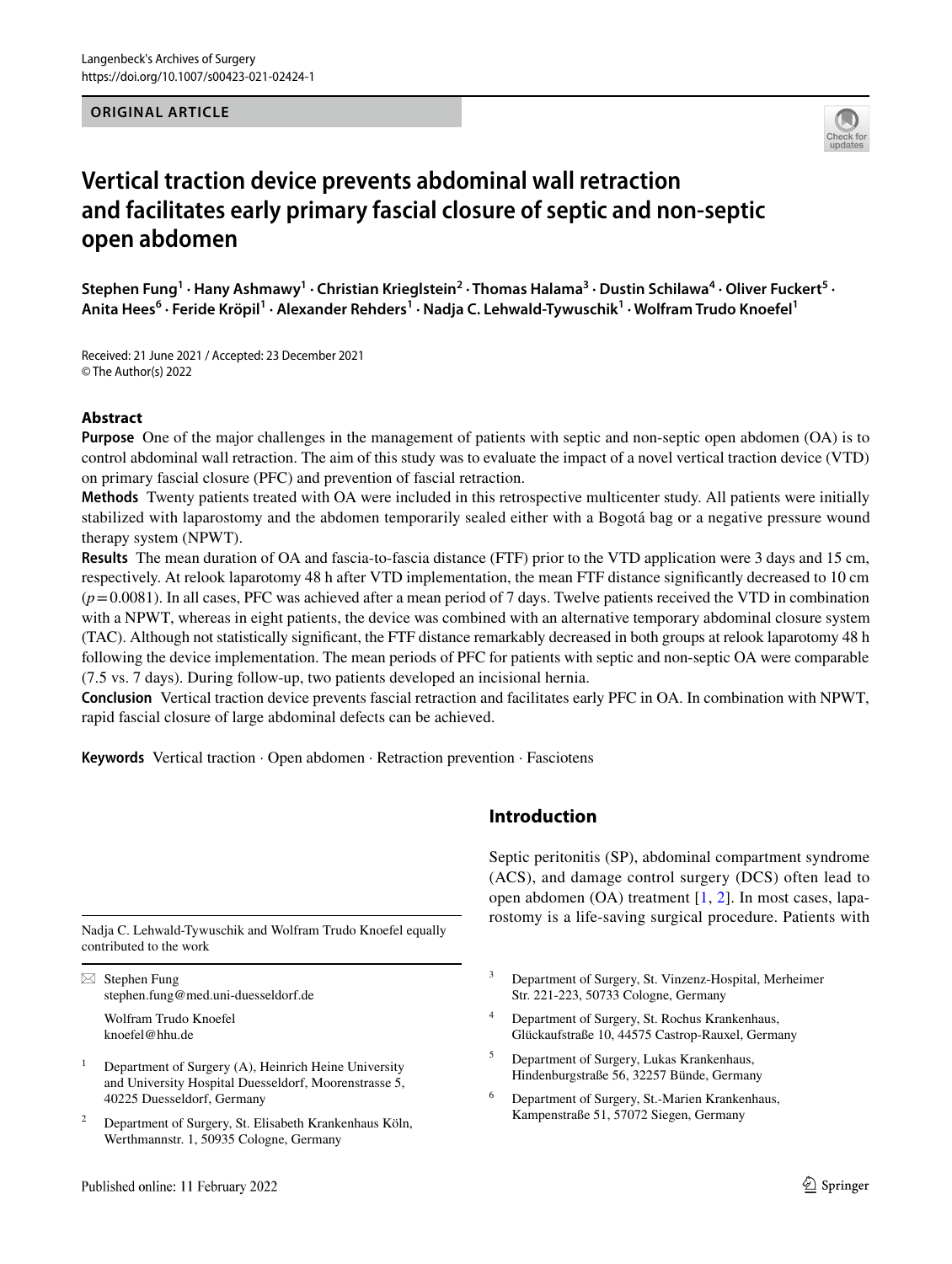OA are critically ill and are often susceptible to multiple organ dysfunctions [\[3\]](#page-7-2). Particularly when prolonged, OA has been reported to be associated with increased risk of bowel adhesions, entero-atmospheric fistulas, intra-abdominal abscesses, and formation of complex abdominal wall hernias due to loss of domain [\[4](#page-7-3)[–8](#page-8-0)]. According to the World Society of Emergency Surgery (WSES) guidelines, early fascial closure should be the strategy for the management of OA once any requirements for ongoing resuscitation have ceased and the source control has been defnitively reached [\[1](#page-7-0)]. Thus, early primary fascial closure (PFC) should be a main treatment goal of OA to mitigate morbidity and mortality [\[9](#page-8-1)].

However, early PFC of OA still remains a challenge. In the last decade, several techniques for temporary abdominal closure systems (TAC) of OA have been implemented including Bogotá bag, Wittmann Patch®, skin closure only, dynamic fascial traction devices, and negative pressure wound therapy (NPWT) [\[10](#page-8-2)[–16](#page-8-3)]. PFC rates of various TAC techniques are heterogeneous and have been reported with 69–92% [\[4](#page-7-3), [13](#page-8-4), [17,](#page-8-5) [18](#page-8-6)]. Nowadays, the preferred standard technique for TAC of OA is the NPWT [\[1\]](#page-7-0). NPWT is widely reported to be associated with high fascial closure and low complication rates of non-septic OA (e.g., trauma patients) [[2,](#page-7-1) [19–](#page-8-7)[21\]](#page-8-8). However, several studies demonstrated that patients with septic OA (e.g., with peritonitis) have lower PFC rates compared with trauma patients  $[19, 20, 22]$  $[19, 20, 22]$  $[19, 20, 22]$  $[19, 20, 22]$  $[19, 20, 22]$  $[19, 20, 22]$  $[19, 20, 22]$ . Interestingly, combined with a dynamic closure procedure, NPWT has been observed to achieve higher closure rates compared with NPWT alone [[15,](#page-8-11) [18,](#page-8-6) [23–](#page-8-12)[25\]](#page-8-13).

In the literature, the abdominal re-approximation anchor (ABRA) and the vacuum and mesh mediated fascial traction (VACM) have been described as efective dynamic closure procedures [[13](#page-8-4), [14](#page-8-14), [18,](#page-8-6) [25](#page-8-13), [26\]](#page-8-15). Both techniques exert a dynamic horizontal traction on the fascia, which can be reapproximated at bedside (ABRA) or in repeated abdominal explorations (ABRA/VACM).

The vertical traction device (Fasciotens® Abdomen) is a novel device, which exerts a dynamic vertical traction on the fascia. To date, this device has only been reported in preclinical trials to prevent fascial retraction during OA and to reduce the necessary traction force for fascial closure in a porcine model [[27\]](#page-8-16). In a recent case report, the application of the vertical traction device (VTD) was reported for the frst time in a single patient to enhance early PFC without mesh implementation or complex abdominal wall reconstruction [\[28](#page-8-17)]. However, this study represents the first clinical series with this novel device in patients with open abdomen.

The primary aim of this multicenter study was to evaluate the primary fascial closure (PFC) rates following the vertical traction device (VTD) implementation and to determine possible complications related to its clinical application. Secondly, we performed a subgroup analysis to investigate the clinical impact of vertical traction on fascial retraction and to evaluate the rates of primary fascial closure of patients with septic and non-septic open abdomen. Furthermore, the outcomes of vertical traction were investigated when combined with a negative pressure wound therapy or an alternative temporary abdominal closure system. Additionally, the underlying complications related with the device implementation were analyzed.

### **Material and methods**

### **Patients**

This retrospective multicenter study consisted of 20 patients treated between January 2019 and May 2020 with open abdomen (OA) at six diferent hospitals in Germany. The local ethic committee approved this study (study no: 2021–1319). In each center, the same surgeon performed the device application, supervised the device during clinical use, and performed the postoperative follow-up at the outpatient clinic. Causes of septic OA were gastrointestinal perforation  $(n=10)$  and necrotizing, infected pancreatitis  $(n=2)$ . Non-septic OA resulted of ACS after aortic rupture and repair  $(n=4)$ , intestinal ischemia  $(n=2)$ , and mechanical ileus  $(n=2)$ . In all cases, the VTD was applied after hemodynamic control of the patient's clinical condition. In most cases, a moderate catecholamine dose (norepinephrine) was applied to achieve hemodynamic stability. Eighteen patients were treated at the intensive care unit (ICU) and were under mechanical ventilation until the device was dismounted prior to primary fascial closure. Two patients were treated at the intermediate care unit (IMC) and were under a patient-controlled analgesia (PCA) prior to device application.

In twelve cases, the vertical traction device (VTD) was combined with a negative pressure wound therapy system (VTD-NPWT group) and in eight cases with an alternative temporary abdominal closure system (e.g., Bogotá bag) (VTD-TAC group). Patient demographic data were retrieved from medical records. Björck classifcation [[29\]](#page-8-18), fascia-tofascia distance (FTF), APACHE II score, duration of OA, cause of OA, number of relook procedures until fascial closure, complications related to device application, and occurrence of incisional hernia during outpatient clinic followup were collected from documented data of the supervising surgeons.

#### **Device description**

The vertical traction device (Fasciotens® Abdomen; Essen, Germany) description was derived from the study of Eickhoff et al.  $[27]$  $[27]$  $[27]$ . The main principle of the device is the application of dynamic vertical traction along both fascial margins over a clamping system (Figs. [1](#page-2-0) and [2](#page-3-0) E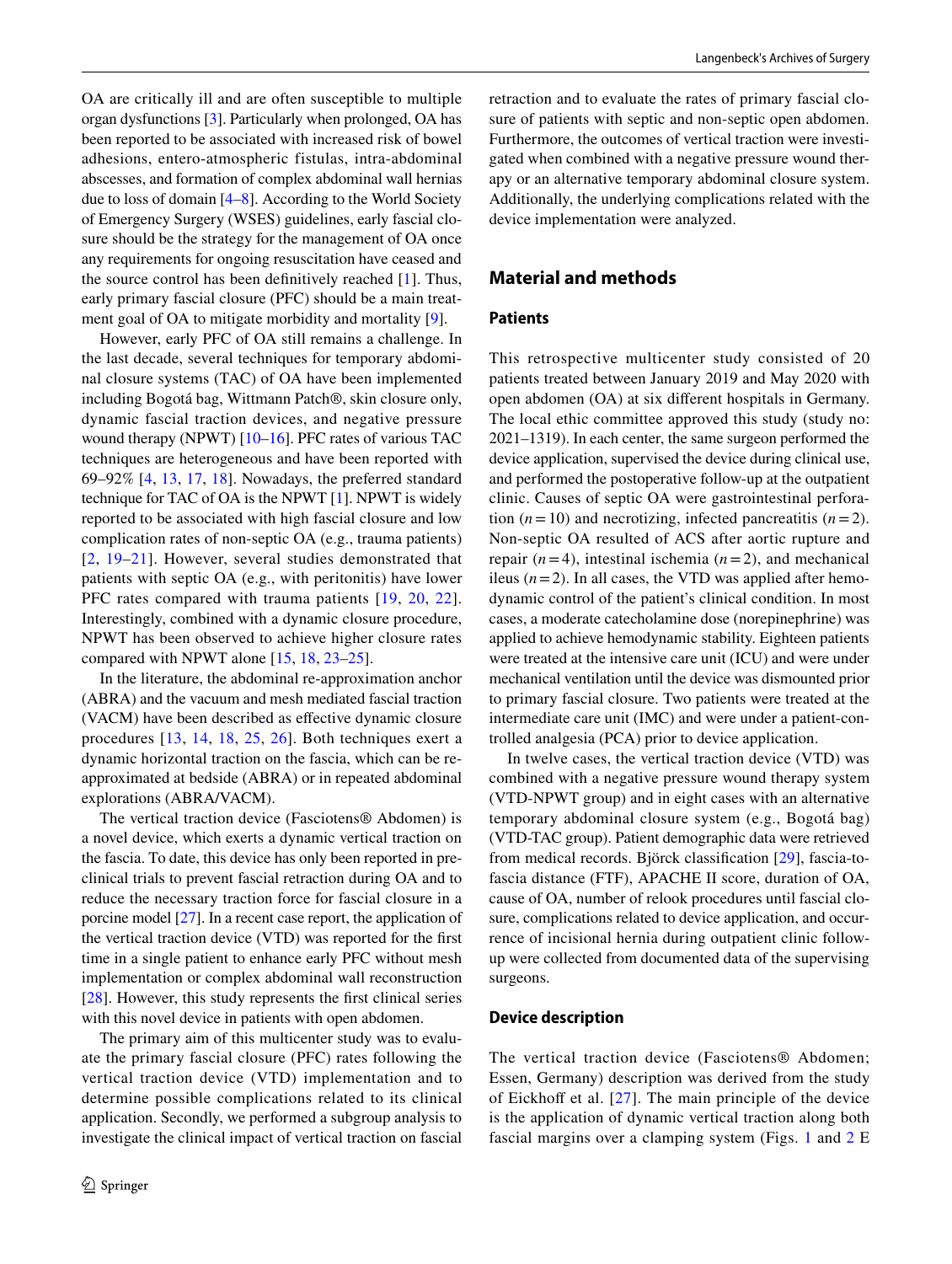

<span id="page-2-0"></span>**Fig. 1** Set-up of the vertical traction device. Source of picture: Fasciotens® GmbH, Essen, Germany

and F). The device consists of a beam with two buttresses positioned on the thorax and anterior pelvic ring. After midline or transverse laparotomy, a doubled vicryl mesh is sewed to each fascial margin using commercial sutures. Six sutures on the mesh of each fascial margin carried through eyelets are fastened on a common suspension. The eyelet suspension is attached to a longitudinal beam with a heightadjustable connection. Using this dynamic connection, the fascial traction can be increased or decreased as needed. The applied traction force is adjustable along a range of 0–100 N (Newton) as presented on the varying colored felds of the longitudinal beam. In our cases, we adjusted the fascial traction to the dark green feld of the longitudinal beam. This feld corresponds to a traction force of 60–80 N according to the manufacturer's specifcations. Once suspended and tensed on the adjustable longitudinal beam, the fascial margins are pulled vertically relative to the thorax and pelvis. This vertical traction withstands the natural muscle traction, counteracts resulting fascial retraction, and enhances anterior extensive tissue development. Simultaneously, the open abdomen allows pressure release. The treatment periods were approximately 5 h, followed by 1 h of treatment break. Over a period of 24 h, the dynamic traction force was applied for about 20 h. For the alert patient at the IMC unit, treatment breaks were undertaken according to the patient's needs  $(<$  20 h/24 h). As recommended by the manufacturers, this device was only used in patients under mechanical ventilation treated at the intensive care unit (ICU) and in

patients at the intermediate care unit (IMC) with appropriate patient-controlled analgesia (PCA).

#### **Surgical technique**

Prior to device application, the patient was intraoperatively fully relaxed with a muscle relaxant agent (e.g., Esmeron®), before the fascia-to-fascia (FTF) distance was measured (Fig. [2A](#page-3-0)). After abdominal lavage and surgical debridement of the fascia to create clean mobile fascial margins, a doubled vicryl mesh (maximum width 2–3 cm) was sewed on both fascial margins. Hereafter, twelve commercial surgical threads, with six sutured on each side to defned areas of both meshes (Fig. [2](#page-3-0) C and D), were directly vertically or cross-tensed on the vertical traction device (VTD) clamping system. The abdominal cavity was sealed either with a Bogotá bag and abdominal dressings (Fig. [2](#page-3-0) B and E) or a negative pressure wound therapy (NPWT) system (Fig. [2](#page-3-0) D and F). During repeated abdominal exploration 48 h after VTD implementation and during further re-exploration, the FTF distance was determined at full patient relaxation. To preserve fascial integrity, the doubled meshes sewed at both fascial edges were left in place as long as possible and only replaced when defects occurred, which impaired traction force. According to Eickhoff et al.  $[27]$  $[27]$ , a significant reduction of the initial FTF distance was observed between 24 and 48 h after application of the device in a porcine model. For comparability, we used the values of FTF distance at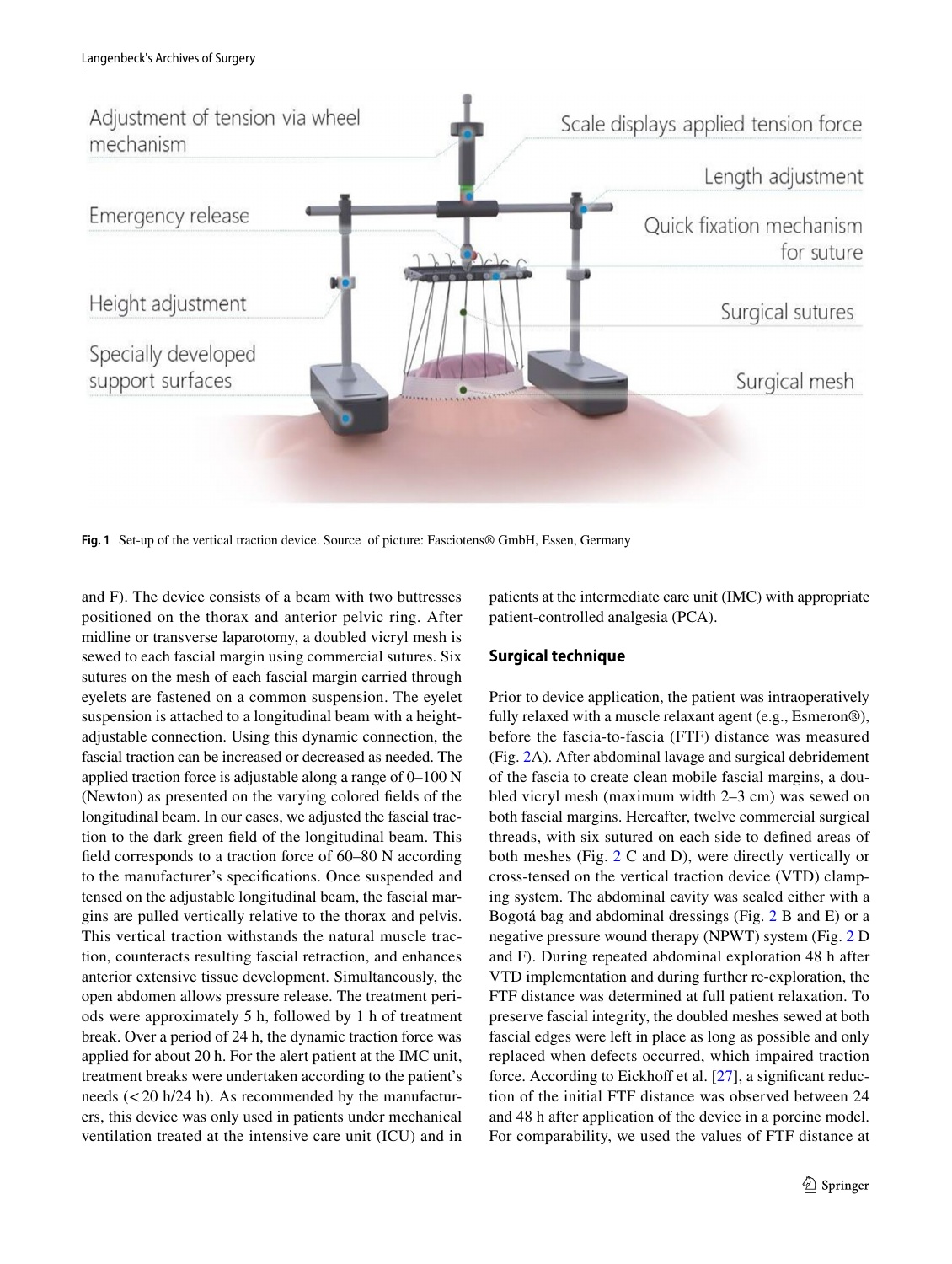

**Fig. 2** Device application on patient with open abdomen. **A** Measurement of fascia-to-fascia (FTF) distance at full patient relaxation. **B** Following lavage, the OA is sealed with a Bogotá bag. In this case, the patient was initially stabilized with a midline laparotomy. **C** Patient stabilized with transverse laparotomy. Abdomen sealed with a Bogotá bag and FTF distance measured at full patient relaxation. Six

surgical sutures sewed on both edges of the vicryl meshes. **D** A doubled vicryl mesh is sewed on each fascial margin. Six surgical sutures are sewed on both edges of the vicryl meshes. V.A.C.® GRANU-FOAM™ Dressing is placed on the Bogotá bag. **E** Vertical traction device with Bogotá bag and abdominal dressings (TAC). **F** Vertical traction device with negative pressure wound therapy applied

<span id="page-3-0"></span>relook operation 48 h after application of the VTD. During observation in the ICU and IMC unit, the traction force was controlled every 2–4 h and, if necessary, re-adjusted at the bedside to ensure steady dynamic traction of the fascia.

### **Statistical analysis**

The statistical analysis was performed with SPSS 25.0 (Statistical Package for Social Sciences; SPSS Inc., Chicago, IL, USA). All data are presented as mean value, range, and percentages. Mean values of continuous variables between groups were compared with Student's *t*-test. Statistical significance was considered at  $p < 0.05$ .

# **Results**

Patient characteristics are summarized in Table [1](#page-4-0). Twenty patients treated with OA were included in this study. Our patient collective consisted of sixteen males and four females with a mean age of 60 years (range 36–80 years) (Table [1\)](#page-4-0). The mean APACHE II score was 20 (range

15–28). According to the OA classifcation of Björck [\[29](#page-8-18)], twelve patients were classifed as grade 2B, and four patients each were graded 1A and 1B, respectively. Thus, as proposed by Björck [\[29](#page-8-18)], patients with grade 2B were classifed as septic OA (*n*=12), whereas those graded Björck 1A and 1B were considered non-septic OA (*n*=8).

For the total cohort, the mean period prior the vertical traction device (VTD) application was 3 days (range 0–14 days) (Table [2](#page-5-0)). The fascia-to-fascia (FTF) distance before VTD application was 15 cm (range 8–23 cm). However, at relook laparotomy 48 h after the device was implemented, the mean FTF distance signifcantly decreased to 10 cm (range 6–17 cm; *p*=0.0081) (Table [4](#page-6-0)). In all cases  $(n=20)$ , definitive skin and PFC was achieved without the use of mesh or component separation with a mean period of 7 days (range 3–24 days). However, four patients (20%) developed a subcutaneous wound dehiscence 1 week after primary closure. In these cases, the fascia and muscle were not afected. After debridement of the subcutaneous tissue, negative pressure wound therapy (NPWT) was applied for 1 week until secondary skin closure was performed. Two patients developed a fascial dehiscence and were treated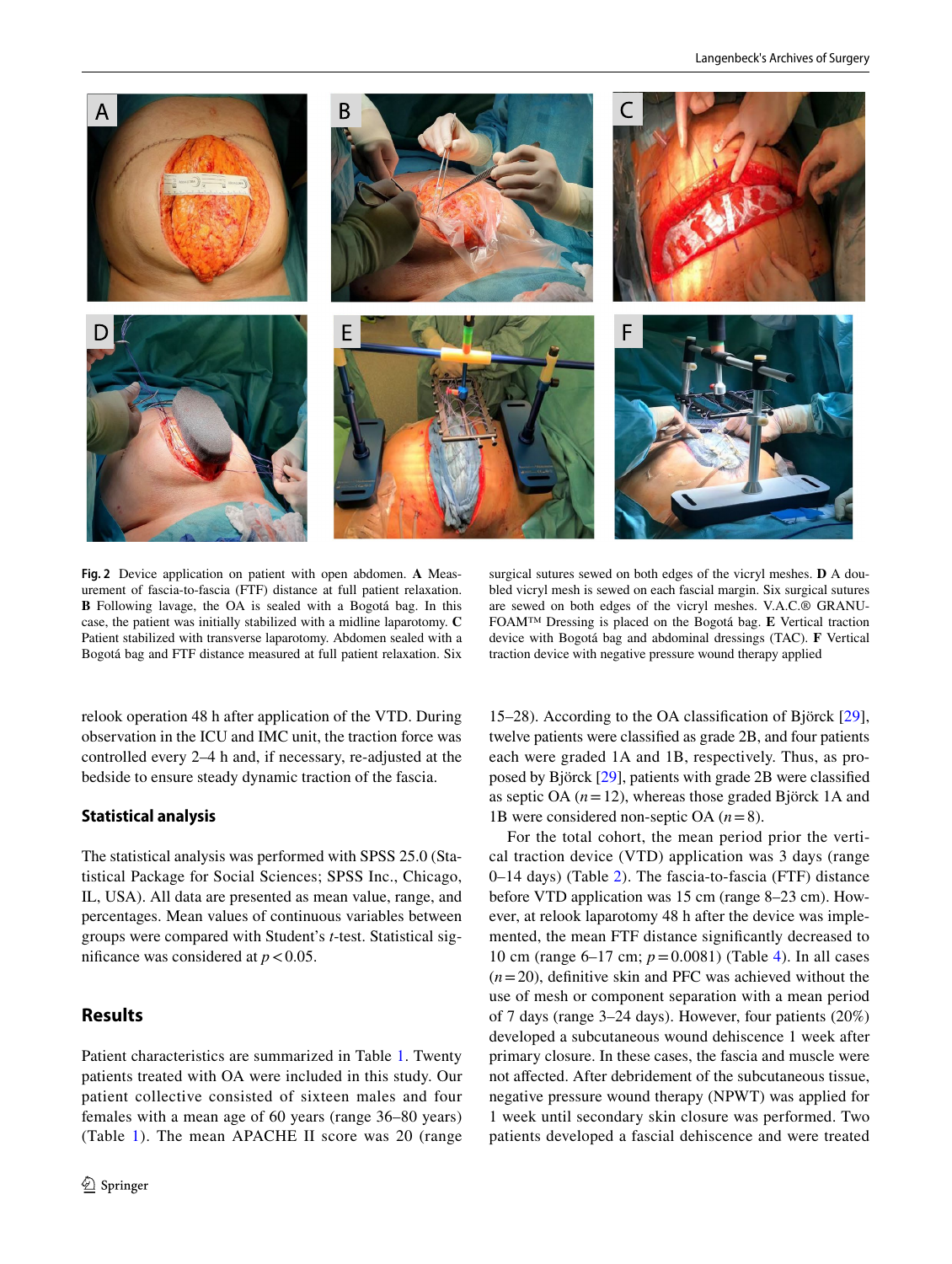#### <span id="page-4-0"></span>**Table 1** Patient characteristics

|                                     | $n\left(\%\right)$ |
|-------------------------------------|--------------------|
| Gender                              |                    |
| Male                                | $16(80\%)$         |
| Female                              | $4(20\%)$          |
| Mean age (range) years              | $60(36-80)$        |
| Causes for OA treatment             |                    |
| GI perforation                      | $10(50\%)$         |
| NEC pancreatitis                    | $2(10\%)$          |
| Intestinal ischemia                 | $2(10\%)$          |
| Mechanical ileus                    | $2(10\%)$          |
| ACS after aortic rupture and repair | 4(20%)             |
| Fascia-to-fascia distance (cm)      |                    |
| Before device application (range)   | $15.5(8-23)$       |
| APACHE II score (range)             | $20(15-28)$        |
| Björck classification of OA         |                    |
| 1A                                  | 4(20%)             |
| 1B                                  | $4(20\%)$          |
| 2B                                  | 12 (60%)           |

Unless otherwise specifed, all data are presented as mean. *APACHE* Acute Physiology And Chronic Health Evaluation score, *NEC pancreatitis* necrotizing pancreatitis, *ACS* abdominal compartment syndrome, *GI* gastrointestinal. The classifcation of OA according to Björck was noted before the application of vertical traction device: grade 1A, clean OA without adherence between bowel and abdominal wall or fxity of the abdominal wall; grade 1B, contaminated OA without adherence/fxity; grade 2A, clean OA developing adherence/ fxity; grade 2B, contaminated OA developing adherence/fxity; grade 3, OA complicated by fstula formation; and grade 4, frozen OA with adherent/fxed bowel, unable to close surgically, with or without fstula

further with a NPWT. During follow-up, these patients developed an incisional hernia. During clinical use of the VTD, one patient (5%) developed stage one pressure sores according to Barczak et al. (intact but reddened skin for more than 1 h after pressure release) [[30](#page-8-19)]. Further investigated parameters such as respiratory impairments and intra-abdominal hypertension (IAH) related to the device application were not observed. Moreover, no patient died during clinical course. One patient died related to a COVID-19 infection 4 months after discharge from hospital. The mean number of relook procedures until fascial closure in our patient cohort was four (range 1–7).

In twelve patients, the vertical traction device (VTD) was applied in combination with a negative pressure wound therapy system (NPWT) (VTD-NPWT group), while in eight patients, the VTD was implemented with an alternative temporary abdominal closure system (TAC: Bogotá bag with abdominal dressings) (VTD-TAC group) (Table [3](#page-5-1)). The mean open abdomen (OA) duration and fascia-tofascia (FTF) distance before VTD-NPWT application was 2 days (range 0–6 days) and 17.5 cm (range 13–23 cm),

respectively, whereas mean duration of OA was 4.5 days (range 1–14 days) and the FTF distance 13 cm (range 8–15 cm) before VTD-TAC implementation (Tables [3](#page-5-1)). In both groups, a distinct reduction of FTF distance was evident at relook laparotomy 48 h after VTD application: 14 cm (range 7–14 cm) for the VTD-NPWT group and 9.5 cm (range 6–10 cm) for the VTD-TAC group (Table [4\)](#page-6-0), respectively. The mean days to primary fascial closure (PFC) for patients in the VTD-NPWT group (7 days, range 3–24 days) were comparable to those with VTD-TAC (7.5 days; range 5–14 days). The mean duration of OA in both groups before and after implementation of the device was 10.5 days (range 5–30 days) for the VTD-NPWT group and 11.5 days (range 7–28 days) for the VTD-TAC group.

Interestingly, although the fascia-to-fascia distance of patients with non-septic OA (17.5 cm; range 15–20 cm) prior to VTD application was larger than that of patients with septic OA (13.5 cm; range 8–23 cm), both groups achieved similar primary fascial closure (PFC) period after device insertion (non-septic OA vs. septic OA: 7 days; range 6–12 days vs. 7.5 days; range 3–24 days; *p*=0.8970) (Table [5](#page-6-1)). However, the mean duration of OA in patients with septic OA prior to VTD application was longer (4.5 days; range 1–14 days) than in patients with non-septic OA (1.5 days; range: 0–5 days). Data of this subgroup are summarized in Table [5.](#page-6-1)

### **Discussion**

In this study, a novel device that exerts a dynamic vertical traction force on the fascia was successfully implemented in a series of 20 patients. A major advantage of vertical traction that we observed was the ability to early prevent fascial retraction, especially in cases with increased intra-abdominal volume due to visceral edema. In our patient cohort, early PFC was achieved in all cases (100%) without mesh augmentation or component separation. No severe complications related to the novel device application were observed.

Early primary fascial closure is crucial to prevent the well-known complications of open abdomen (OA). Combinations of temporary abdominal closure systems with dynamic closure procedures have recently been reported to illustrate the best primary fascial closure (PFC) rates [[2,](#page-7-1) [15,](#page-8-11) [18](#page-8-6), [31,](#page-8-20) [32\]](#page-8-21). However, early application of dynamic closure procedures are restricted by various factors such as hemodynamic instability, uncontrolled source of infection, persistent abdominal peritonitis, or increased intra-abdominal volume due to visceral edema [[13](#page-8-4), [27\]](#page-8-16). Verdam et al. [[13\]](#page-8-4) and Reimer et al. [[26](#page-8-15)] have previously reported an average duration of OA of 12 days and 18 days, respectively, prior to application of the abdominal re-approximation anchor system (ABRA). Reimer et al. reported a delayed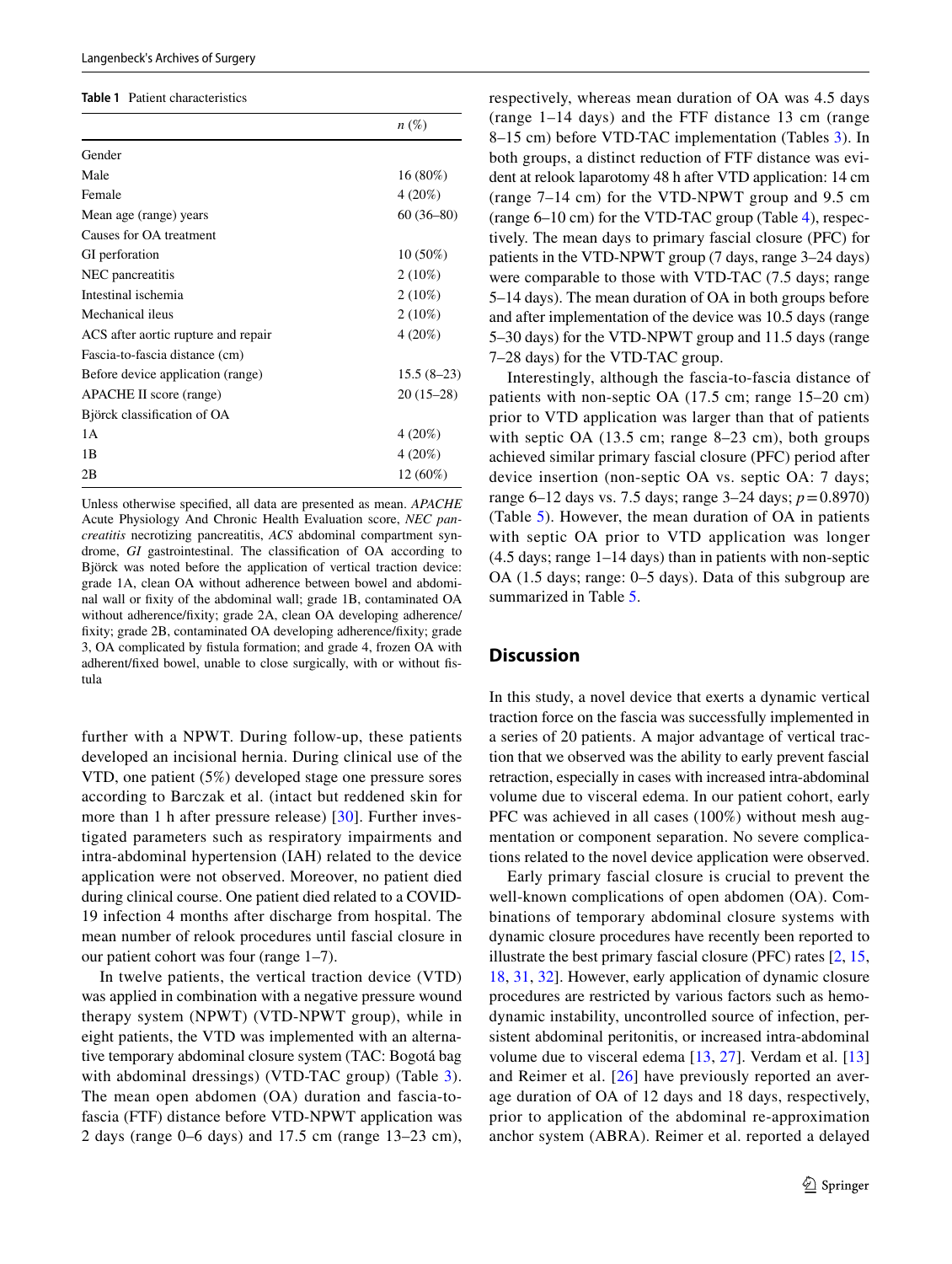<span id="page-5-0"></span>

| <b>Table 2</b> Postoperative<br>characteristics related to VTD<br>application |                                                                                           | $n(\%)$     |
|-------------------------------------------------------------------------------|-------------------------------------------------------------------------------------------|-------------|
|                                                                               | Fascia-to-fascia distance (cm) 48 h at relook laparotomy after device application (range) | $10(6-17)$  |
|                                                                               | Duration of OA until device application; days (range)                                     | $3(0-14)$   |
|                                                                               | Total duration of OA; days (range)                                                        | $11(5-28)$  |
|                                                                               | Duration of OA until fascial closure after device application; days (range)               | $7(3-24)$   |
|                                                                               | Number of relook procedures until PFC; (range)                                            | $4(1-7)$    |
|                                                                               | Successful early PFC                                                                      | 20 (100%)   |
|                                                                               | Complications after skin and PFC                                                          |             |
|                                                                               | Subcutaneous wound dehiscence                                                             | $4(20\%)$   |
|                                                                               | Fascial dehiscence                                                                        | $2(10\%)$   |
|                                                                               | Vertical traction device related complications                                            |             |
|                                                                               | Pressure sores                                                                            | 1(5%)       |
|                                                                               | Intra-abdominal hypertension (IAH)                                                        | $0(0\%)$    |
|                                                                               | Hemodynamic impairment                                                                    | $0(0\%)$    |
|                                                                               | Respiratory impairment                                                                    | $0(0\%)$    |
|                                                                               | In-clinic mortality                                                                       | $0(0\%)$    |
|                                                                               | Complications during follow-up                                                            |             |
|                                                                               | Incisional hernia                                                                         | $2(10\%)$   |
|                                                                               | Mortality (due to COVID-19 infection)                                                     | 1(5%)       |
|                                                                               | Follow-up time, months (range)                                                            | $8.5(6-19)$ |

Data are presented as mean (range) and are based on the total patient cohort  $(n=20)$ . *OA* open abdomen, *PFC* primary fascial closure, *VDT* vertical traction device

#### <span id="page-5-1"></span>**Table 3** Comparison of VTD-NPWT vs. VTD-TAC group

|                                                                                | VTD-NPWT $(n=12)$ | VTD-TAC $(n=8)$ | $p$ -value |
|--------------------------------------------------------------------------------|-------------------|-----------------|------------|
| Fascia-to-fascia distance (cm)                                                 |                   |                 |            |
| Before device application (range)                                              | $17.5(13-23)$     | $13(8-15)$      | $0.0532*$  |
| 48 h at relook laparotomy after device application (range)                     | $14(7-17)$        | $9.5(6-10)$     | $0.0408*$  |
| Björck classification of OA                                                    |                   |                 |            |
| 1A                                                                             | 4                 | $\overline{0}$  |            |
| 1B                                                                             | 4                 | $\Omega$        |            |
| 2B                                                                             | 4                 | 8               |            |
| Duration of OA prior to device application; days (range)                       | $2(0-6)$          | $4.5(1-14)$     | 0.2895     |
| Duration of OA until fascial closure after device application; days<br>(range) | $7(3-24)$         | $7.5(5-14)$     | 0.8977     |
| Total duration of OA; days (range)                                             | $10.5(5-30)$      | $11.5(7-28)$    | 0.8556     |

\* A *p*-value<0.05 displays statistical signifcance. *NPWT* negative pressure wound therapy, *OA* open abdomen, *TAC* temporary abdominal closure, *VTD* vertical traction device

primary fascial closure (fascia-to-fascia closure after 8 days of open abdomen, usually within the initial hospitalization  $[10]$  $[10]$  $[10]$ ) rate of 61% for their mixed patient cohort (septic OA and non-septic OA), whereas Verdam et al. reported a delayed primary fascial closure rate of 88% in patients with advanced septic OA. In both reports, duration of OA treatment prior to application of the horizontal dynamic traction (ABRA) probably had an impact on primary closure rate. Verdam emphasized that timing to approximation could be an important factor for successful closure. In contrast

<sup>2</sup> Springer

to the above-mentioned studies, the mean duration of OA prior to the vertical traction device (VTD) implementation in our mixed patient cohort (12 septic OA and 8 non-septic OA) was 3 days (range 0–14 days), which was shorter compared to the two other studies. At this timing to approximation, we observed a successful closure rate of 100%. Two patients received the device directly at initial laparotomy due to an abdominal compartment syndrome (ACS) caused by a mechanical ileus. In all cases, early vertical dynamic traction exerted on the fascia by the device was possible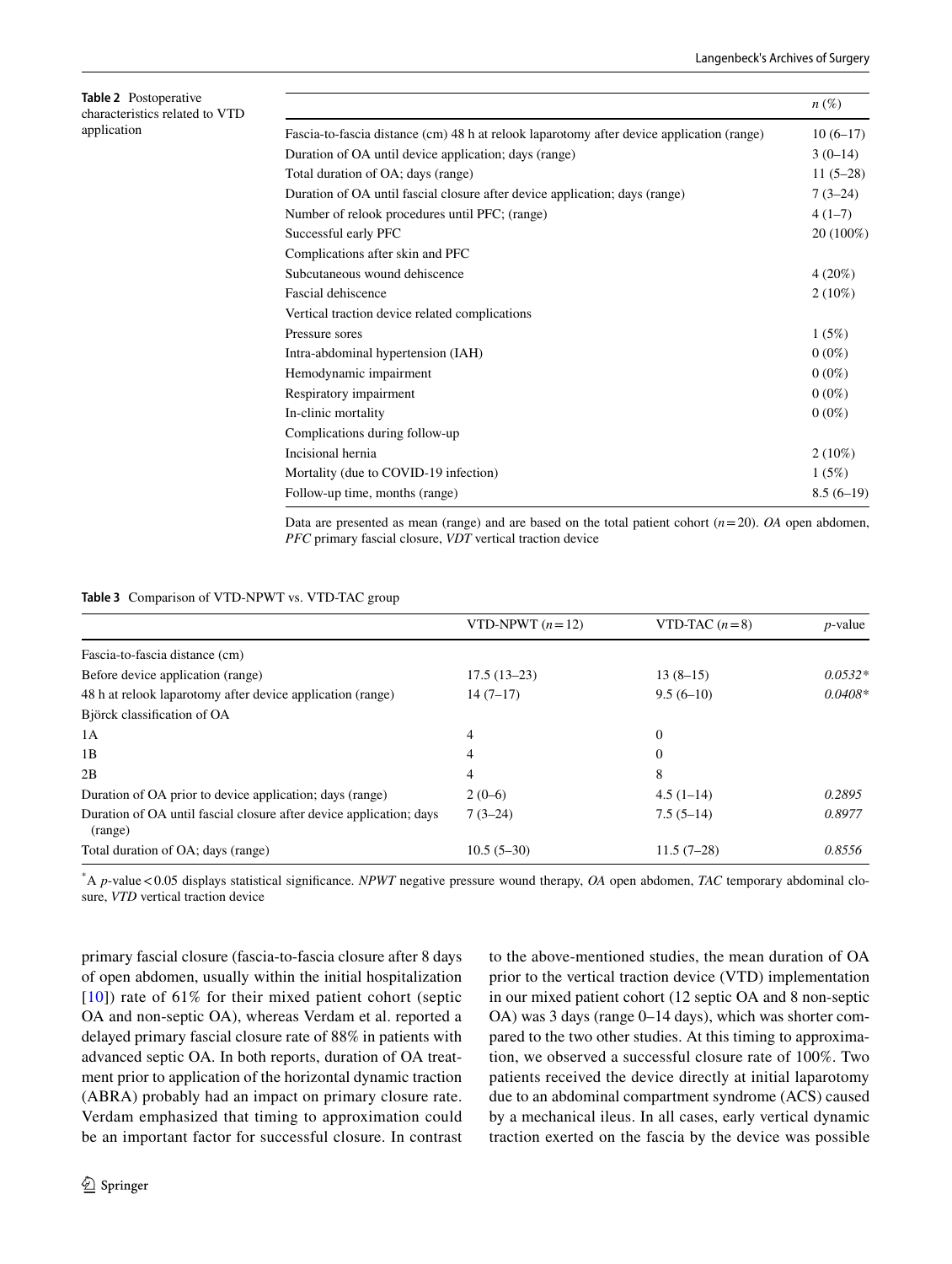<span id="page-6-0"></span>**Table 4** Comparison of fascia-to-fascia distance before VTD and at relook operation 48 h after VTD application

| Characteristics          | Distance (cm)<br>before FA<br>application | Distance (cm)<br>48 h at relook<br>operation | $p$ -value |
|--------------------------|-------------------------------------------|----------------------------------------------|------------|
| All patients<br>$(n=20)$ | $15(8-23)$                                | $10(6-17)$                                   | $0.0081*$  |
| VTD-NPWT<br>$(n=12)$     | $17.5(13-23)$                             | $14(7-17)$                                   | 0.0979     |
| VTD-TAC<br>$(n=8)$       | $13(8-15)$                                | $9.5(6-10)$                                  | 0.0675     |
| Septic OA<br>$(n=12)$    | $13.5(8-23)$                              | $10(6-17)$                                   | 0.1565     |
| Non-septic OA<br>$(n=8)$ | $17.5(15-20)$                             | $14(7-15)$                                   | 0.1105     |

\* A *p*-value<0.05 displays statistical signifcance. *NPWT* negative pressure wound therapy, *OA* open abdomen, *TAC* temporary abdominal closure, *VTD* vertical traction device

without hemodynamic or respiratory function impairment. Additionally, despite bowel distension and visceral edema, dynamic traction was feasible without causing iatrogenic intra-abdominal hypertension. Only one patient received the device after 14 days of OA treatment due to infected, necrotizing pancreatitis. Our high closure rates highlight the fact that timing to dynamic approximation plays an important role for successful primary fascial closure.

In earlier studies, success rate of primary fascial closure has been reported to depend on the etiology of the open abdomen [\[2](#page-7-1), [19,](#page-8-7) [20](#page-8-9), [22\]](#page-8-10). In the systematic review and evidence-based recommendation for the use of negative pressure wound therapy (NPWT) by Brunhin et al. [\[2](#page-7-1)], patients with septic OA displayed lower fascial closure rates at the end of the therapy compared to patients with non-septic OA. Interestingly, when combined with a dynamic closure device, NPWT showed increased primary fascial closure

<span id="page-6-1"></span>

|  |  |  | <b>Table 5</b> Comparison of septic vs. non-septic OA |
|--|--|--|-------------------------------------------------------|
|--|--|--|-------------------------------------------------------|

rates. Verdam et al. [\[13](#page-8-4)] reported a delayed PFC rate of 88% for 14 patients with advanced septic OA (Björck grade 2B-4) after a mean OA duration of 25 days (range 7–48 days) using the dynamic traction of ABRA (abdominal re-approximation anchor system). Mintziras et al. [[33\]](#page-8-22) reported a delayed PFC rate of 47% for patients with secondary peritonitis under NPWT. In this study of Mintziras et al., the duration of OA until fascial closure was not analyzed. In a previous study by Tolonen et al. [[17\]](#page-8-5), a delayed PFC rate of 80% was reported over a median OA duration of 7 days in patients with secondary peritonitis treated with NPWT and a dynamic closure procedure (mesh-mediated fascial traction). Recently, Granger et al. [[16\]](#page-8-3) described a myofascial closure rate of 86.5% in patients with peritonitis treated mainly (97.7% of the cases) with ABThera™ dressing (NPWT with protective visceral layer). In this study, an average OA duration of 2.1 days was reported. These fndings were in-line to our study in which twelve patients with septic OA (Björck grade 2B) were treated using the dynamic vertical traction device (VTD). Our primary PFC rate was 100% after a mean OA duration of 11.5 days (range 5–28 days). Although our OA duration was longer compared to previous studies [\[13,](#page-8-4) [17](#page-8-5)], we experienced higher closure rates as reported in the literature.

Similarly, for patients with non-septic open abdomen, total OA duration and primary fascial closure rates are heterogeneously reported. PFC rates vary from 65 to 100% and OA duration from 2.1 to 12.5 days [\[15,](#page-8-11) [16](#page-8-3), [18,](#page-8-6) [21](#page-8-8), [32\]](#page-8-21). In our cohort of eight patients with non-septic OA, PFC rate was 100% with a mean OA duration of 10.5 days (range 6–13 days). These results are better or in-line with recent reported studies cited above.

As previously mentioned, a temporary abdominal closure system in combination with a dynamic traction procedure has been reported to have best primary closure rates and enhance rapid fascial closure in both septic and non-septic open abdomen. In our case series, twelve patients were

|                                                                                | Septic OA $(n=12)$ | Non-septic OA $(n=8)$ | $p$ -value |
|--------------------------------------------------------------------------------|--------------------|-----------------------|------------|
| Age (range); years                                                             | $60(36-65)$        | $66(54 - 80)$         | 0.4184     |
| Fascia-to-fascia distance (cm)                                                 |                    |                       |            |
| Before device application (range)                                              | $13.5(8-23)$       | $17.5(15-20)$         | 0.1361     |
| 48 h at relook laparotomy after device<br>application (range)                  | $10(6-17)$         | $14(7-15)$            | 0.0966     |
| Duration of OA prior to device applica-<br>tion; days (range)                  | $4.5(1-14)$        | $1.5(0-5)$            | 0.2250     |
| Duration of OA until fascial closure<br>after device application; days (range) | $7.5(3-24)$        | $7(6-12)$             | 0.8970     |
| Total duration of OA; days (range)                                             | $11.5(5-28)$       | $10.5(6-13)$          | 0.8511     |
| Number of relook procedures until<br>fascial closure; days (range)             | $4(3-7)$           | $3.5(1-5)$            | 0.5983     |

*h* hours, *OA* open abdomen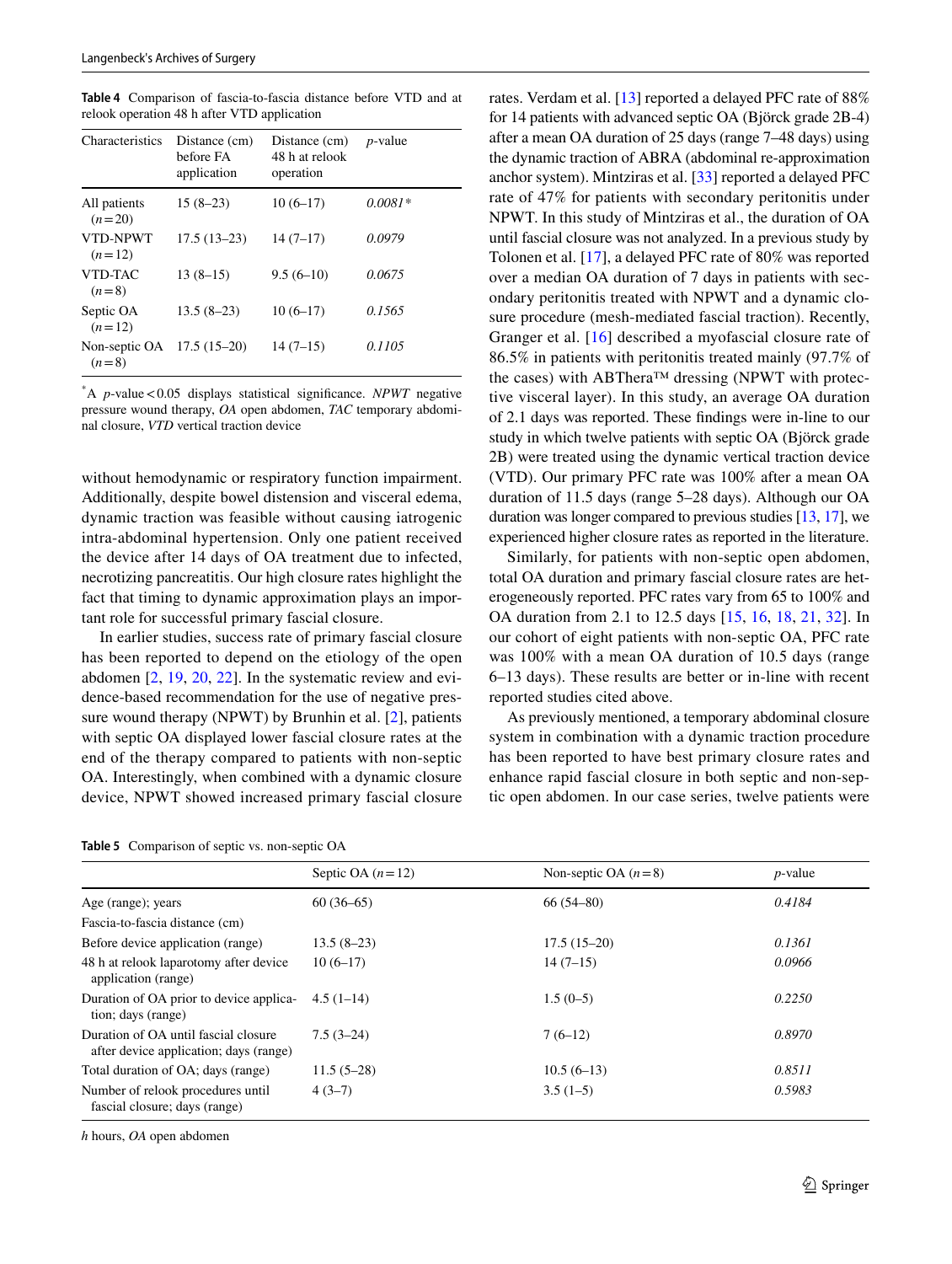treated with a combination of the vertical traction device (VTD) and a negative pressure wound therapy (NPWT) (VTD-NPWT group), and eight patients received VTD in combination with an alternative temporary abdominal closure system (Bogotá bag and abdominal dressings) (VTD-TAC group). Prior to device application, the mean fascia-tofascia (FTF) distance of patients in the VTD-NPWT group was significantly larger than the VTD-TAC group (17.5 cm vs. 13 cm,  $p = 0.0532$ ). Interestingly, there was no significant diference between the duration of OA after the device was applied in both groups (VTD-NPWT vs. VTD-TAC: 7.5 days vs. 7 days;  $p = 0.8970$ ). This result demonstrates the beneficial effect of NPWT in combination with a dynamic vertical traction device on treating large fascial defects.

One of our main objectives during clinical use of this device was to investigate whether the weight exerted by the device on the thorax and pelvis afected the patient's hemodynamic and respiratory conditions, and whether pressure sores occurred. Additionally, we investigated whether intraabdominal hypertension could occur when implementing this device. Therefore, these parameters were continuously monitored until the device was dismantled. One patient developed a grade one pressure sores according to Barczak et al. [\[30](#page-8-19)] at the position of the buttress on the anterior pelvic ring. The pressure sores were treated conservatively. Four patients developed a subcutaneous wound dehiscence 1 week after primary fascial closure (PFC), and two patients developed a fascial dehiscence leading to an incisional hernia 6 months after discharge. Our results revealed due to the high rate of PFC and the low rate of device-related complications that this device appears to be an efective tool in the treatment of OA.

This study has some major limitations due to its retrospective nature and the low number of patients. However, this is the frst study to assess the clinical use of this novel device in a series of patients. This technique need to be validated in prospective controlled trial with a larger number of patients. Additionally, future studies should evaluate which patients might beneft from early vertical traction.

# **Conclusion**

Dynamic vertical traction prevented fascial retraction, enhanced abdominal wall extension, and thus facilitated early PFC in septic and non-septic open abdomen. In combination with negative pressure wound therapy (NPWT), vertical traction promoted rapid fascial closure of large abdominal defects. This could reduce the necessity of complex abdominal wall reconstruction as well as rate of mesh grafting and also mitigate morbidity and the socio-economic burden related to open abdomen treatment.

**Authors' contributions** Study conception and design, acquisition of data, drafting of manuscript, and critical revision of the manuscript (S.F., H.A., Ch. K., T.H., D.S., O.F, A.H., N.L., F.K., A.R., W.T.K.) and analysis and interpretation of data (S.F., H.A., A.R., W.T.K.)

**Funding** Open Access funding enabled and organized by Projekt DEAL.

**Availability of data and material** The datasets used and/or analyzed during the current study are available from the corresponding author on reasonable request.

**Code availability** Not applicable.

#### **Declarations**

**Ethics approval** This study was approved by the local institutional review board (Heinrich Heine University, Duesseldorf, Germany; study no.: 2021–1319). All procedures performed in this study were in accordance with the ethical standards in the 1964 Declaration of Helsinki and its later amendments.

**Consent to participate** Informed consent to participate was waived because no data regarding the cases were disclosed.

**Consent for publication** Informed consent for publication was waived because no data regarding the cases were disclosed.

**Competing interests** The authors declare no competing interests.

**Open Access** This article is licensed under a Creative Commons Attribution 4.0 International License, which permits use, sharing, adaptation, distribution and reproduction in any medium or format, as long as you give appropriate credit to the original author(s) and the source, provide a link to the Creative Commons licence, and indicate if changes were made. The images or other third party material in this article are included in the article's Creative Commons licence, unless indicated otherwise in a credit line to the material. If material is not included in the article's Creative Commons licence and your intended use is not permitted by statutory regulation or exceeds the permitted use, you will need to obtain permission directly from the copyright holder. To view a copy of this licence, visit<http://creativecommons.org/licenses/by/4.0/>.

### **References**

- <span id="page-7-0"></span>1. Coccolini F, Roberts D, Ansaloni L, Ivatury R, Gamberini E, Kluger Y, Moore EE, Coimbra R, Kirkpatrick AW, Pereira BM et al (2018) The open abdomen in trauma and non-trauma patients: WSES guidelines. World J Emerg Surg 13:7
- <span id="page-7-1"></span>2. Bruhin A, Ferreira F, Chariker M, Smith J, Runkel N (2014) Systematic review and evidence based recommendations for the use of negative pressure wound therapy in the open abdomen. Int J Surg 12(10):1105–1114
- <span id="page-7-2"></span>3. Balogh Z, McKinley BA, Holcomb JB, Miller CC, Cocanour CS, Kozar RA, Valdivia A, Ware DN, Moore FA: Both primary and secondary abdominal compartment syndrome can be predicted early and are harbingers of multiple organ failure. J Trauma 2003, 54(5):848–859; discussion 859–861.
- <span id="page-7-3"></span>4. Cheatham ML, Safcsak K (2010) Is the evolving management of intra-abdominal hypertension and abdominal compartment syndrome improving survival? Crit Care Med 38(2):402–407